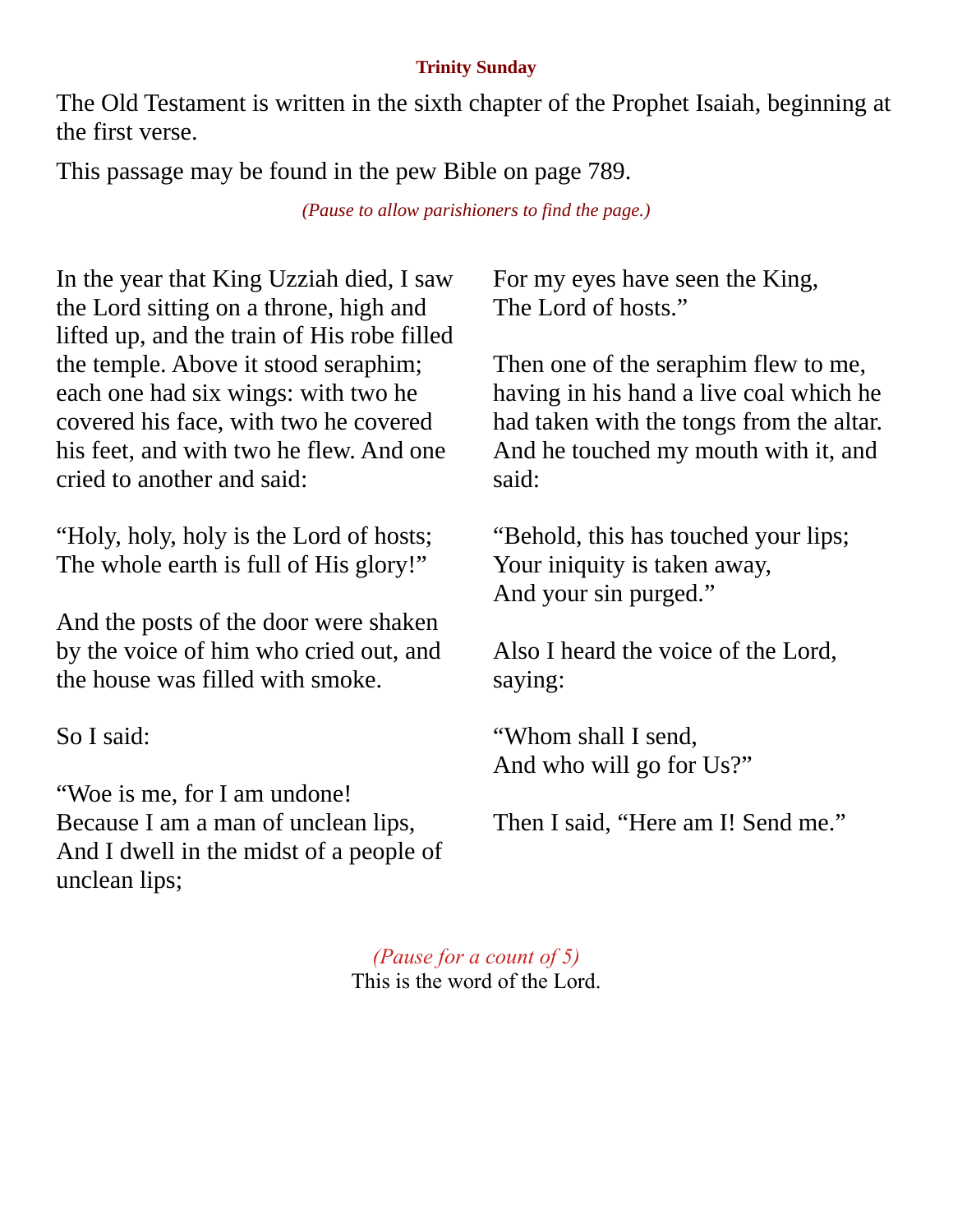## **Trinity Sunday**

## **Psalm 29**

1 ASCRIBE unto the Lord, O ye mighty, \* ascribe unto the Lord worship and strength.

2 Ascribe unto the Lord the honour due unto his Name; \* worship the Lord with holy worship.

3 The voice of the Lord is upon the waters; \* it is the glorious God that maketh the thunder.

4 It is the Lord that ruleth the sea; the voice of the Lord is mighty in operation; \* the voice of the Lord is a glorious voice.

5 The voice of the Lord breaketh the cedar-trees; \* yea, the Lord breaketh the cedars of Lebanon.

6 He maketh them also to skip like a calf; \* Lebanon also, and Sirion, like a young unicorn.

7 The voice of the Lord divideth the flames of fire; the voice of the Lord shaketh the wilderness; \* yea, the Lord shaketh the wilderness of Kadesh.

8 The voice of the Lord maketh the hinds to bring forth young, and strippeth bare the forests: \* in his temple doth every thing speak of his honour.

9 The Lord sitteth above the water-flood, \* and the Lord remaineth a King for ever.

10 The Lord shall give strength unto his people; \* the Lord shall give his people the blessing of peace.

*Glory be…*